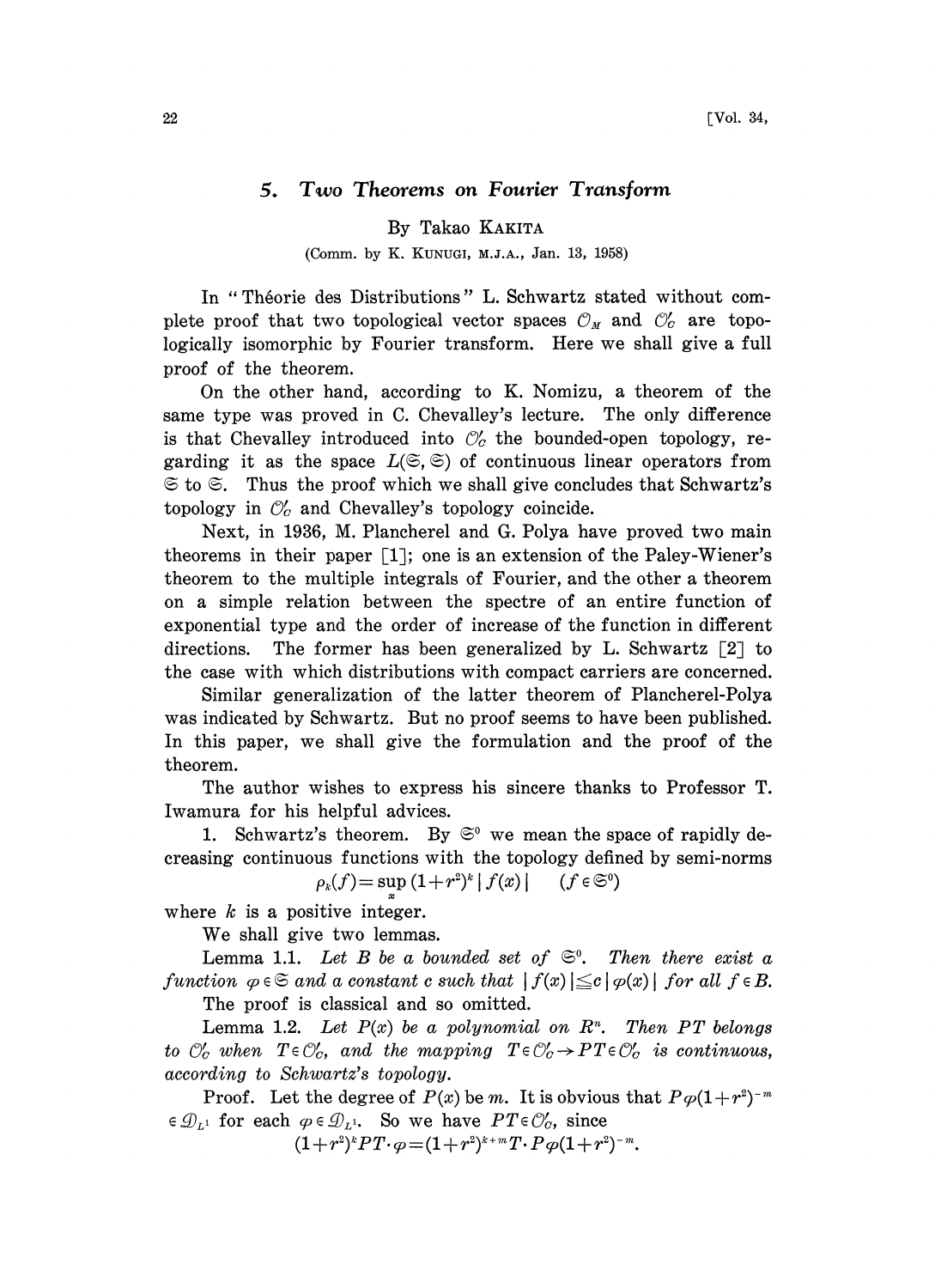The continuity of the mapping is also obtained from the fact that the mapping  $\varphi \in \mathcal{D}_{L^1} \to P\varphi(1 + r^2)^{-m} \in \mathcal{D}_{L^1}$  is continuous.

Theorem 1.  $\mathcal{O}_M$  is topologically isomorphic to  $\mathcal{O}'_G$  by Fourier transform  $\mathcal F$  (cf. Note 1, p. 27).

Proof. Since it has been proved in TD (cf. Note 2, p. 27) that  $\mathcal{O}_M$  is algebraically isomorphic to  $\mathcal{O}'_C$  by Fourier transform  $\mathcal{F}$ .

First, we shall prove the continuity of the mapping  $\mathcal{F}: \mathcal{O}_M \to \mathcal{O}_C$ .<br>Take a neighborhood of 0 in  $\mathcal{O}'_C$ ,  $U(B, k) = \{T \in \mathcal{O}'_C; |(1+r^2)^k T \cdot \varphi| \leq 1\}$ First, we shall prove the continuity of the mapping  $\mathcal{F}: \mathcal{O}_M \rightarrow \mathcal{O}'_C$ . Take a neighborhood of 0 in  $\mathbb{C}_G$ ,  $U(B, k) = \{T \in \mathbb{C}_G : |(1 + r^2)^k T \cdot \varphi| \leq 1\}$ <br>for all  $\varphi \in B$ , where B is a bounded set of  $\mathcal{D}_L$ . Suppose  $g \in \mathcal{D}_L$ . for all  $\varphi \in B$ }, where *B* is a bounded set of  $\mathcal{D}_L$ <sup>1</sup>. Suppose  $g \in \mathcal{D}_L$ <sup>1</sup>.<br>Then  $\mathcal{F}[g]$  belongs to  $\mathfrak{S}^0$ , since  $(1+r^2)^k \mathcal{F}[g] = \mathcal{F}[D_k g]$  is a bounded continuous function, where  $D_k \delta = \mathcal{F}[(1+r^2)^k]$  so that  $D_k = (1-4)^k$ . for all  $\varphi \in B$ }, where *B* is a bounded set of  $\mathcal{D}_L$ . Suppose  $g \in \mathcal{D}_L$ .<br>Then  $\mathcal{F}[g]$  belongs to  $\mathfrak{S}^0$ , since  $(1+r^2)^k \mathcal{F}[g] = \mathcal{F}[D_k g]$  is a bounded<br>continuous function, where  $D_k \delta = \mathcal{F}[(1+r^2)^k]$  so And the mapping  $\mathcal{F}: \mathcal{D}_{L^1} \to \mathfrak{S}^0$  is continuous since  $\mathcal{F}$  maps  $L^1$  continuously into  $L^{\infty}$ . Therefore  $\mathcal{F}[B]$  is a bounded set of  $\mathfrak{S}^0$ . Thus, by Lemma 2, there exist a function  $\varphi \in \mathfrak{S}$  and a constant c such that

$$
\sup_{x\in\mathbb{R}}|\mathcal{F}[g](x)| \leq c |\varphi(x)|.
$$

Now we set  $V(\psi, k) = \{h \in \mathcal{O}_M; \sup |\psi D_k h(x)| \leq 1\}$ , where

$$
\psi = \left[ c \int (1+r^2)^{-n} dx \right]^{-1} (1+r^2)^n \varphi.
$$

It is clear that  $\psi \in \mathfrak{S}$  and therefore  $V(\psi, k)$  is a neighborhood of 0 in  $\mathcal{O}_M$ . We shall show that  $\mathcal{F}[V(\psi, k)] \subset U(B, k)$ . Suppose  $h \in V(\psi, k)$ . Then from the equality

 $(1+r^2)^k \mathcal{F}[h] \cdot g=h \cdot \mathcal{F}[(1+r^2)^k g] = h \cdot D_k \mathcal{F}[g]$ it follows that

$$
\begin{aligned}\n\left| (1+r^2)^k \mathcal{F}[h] \cdot g \right| &= \left| D_k h \cdot \mathcal{F}[g] \right| \\
&= \left| \int \int \cdots \int D_k h(x) \mathcal{F}[g](x) \, dx \right| \\
&\leq \int \int \cdots \int |D_k h(x)| \cdot c \left| \varphi(x) \right| dx \\
&= \int \int \cdots \int c (1+r^2)^n \left| \varphi D_k h(x) \right| (1+r^2)^{-n} dx \leq 1.\n\end{aligned}
$$

Thus we have  $\mathcal{F}[V(\psi, k)] \subset U(B, k)$  which proves the continuity of the mapping  $\mathcal{F}: \mathcal{O}_M \rightarrow \mathcal{O}'_C$ .

he mapping  $\mathcal{L}: \mathcal{O}_M \to \mathcal{O}_G$ .<br>Now we shall prove the continuity of the mapping We shall show that

$$
\{T\!\in\!\mathcal{O}_C';\,\sup\|\,\varphi D\mathcal{F}\!\!\upharpoonright\!\! T\;\!\,]\!(x)\!\mid\leq\!\!1\}
$$

is a neighborhood of 0 in  $\mathcal{O}'_C$  where  $\varphi \in \mathfrak{S}$ , and D is a differential is a neighborhood of 0 in  $\mathcal{O}_C$  where  $\varphi \in \mathfrak{S}$ , and D is a differentiation. Since  $D\mathcal{F}[T] = \mathcal{F}[P_pT]$ , where  $P_p$  is the polynominal and given the meaning  $T \in \mathcal{C}'$  is  $R \in \mathcal{C}'$  is continuous by Le operator. Since  $D\mathcal{F}[T] = \mathcal{F}[P_D T]$ , where  $P_D$  is the polynominal  $\mathcal{F}[I]$ <br>and since the mapping  $T \in \mathcal{O}'_C \to P_D T \in \mathcal{O}'_C$  is continuous by Lemma<br>it is sufficient to show that it is sufficient to show that

$$
U_{\varphi} = \{ T \in \mathcal{O}'_C; \, \sup \mid \varphi \mathcal{F}[T](x) \mid \leq 1 \} \qquad (\varphi \in \mathfrak{S})
$$

is a neighborhood of 0 in  $\mathcal{O}_c$ . Since  $\mathcal F$  maps  $\mathfrak{S}$  onto  $\mathfrak{S}$ , there exists a function  $\psi \in \mathfrak{S}$  such that  $\mathcal F[\psi] = \varphi$ . Then we have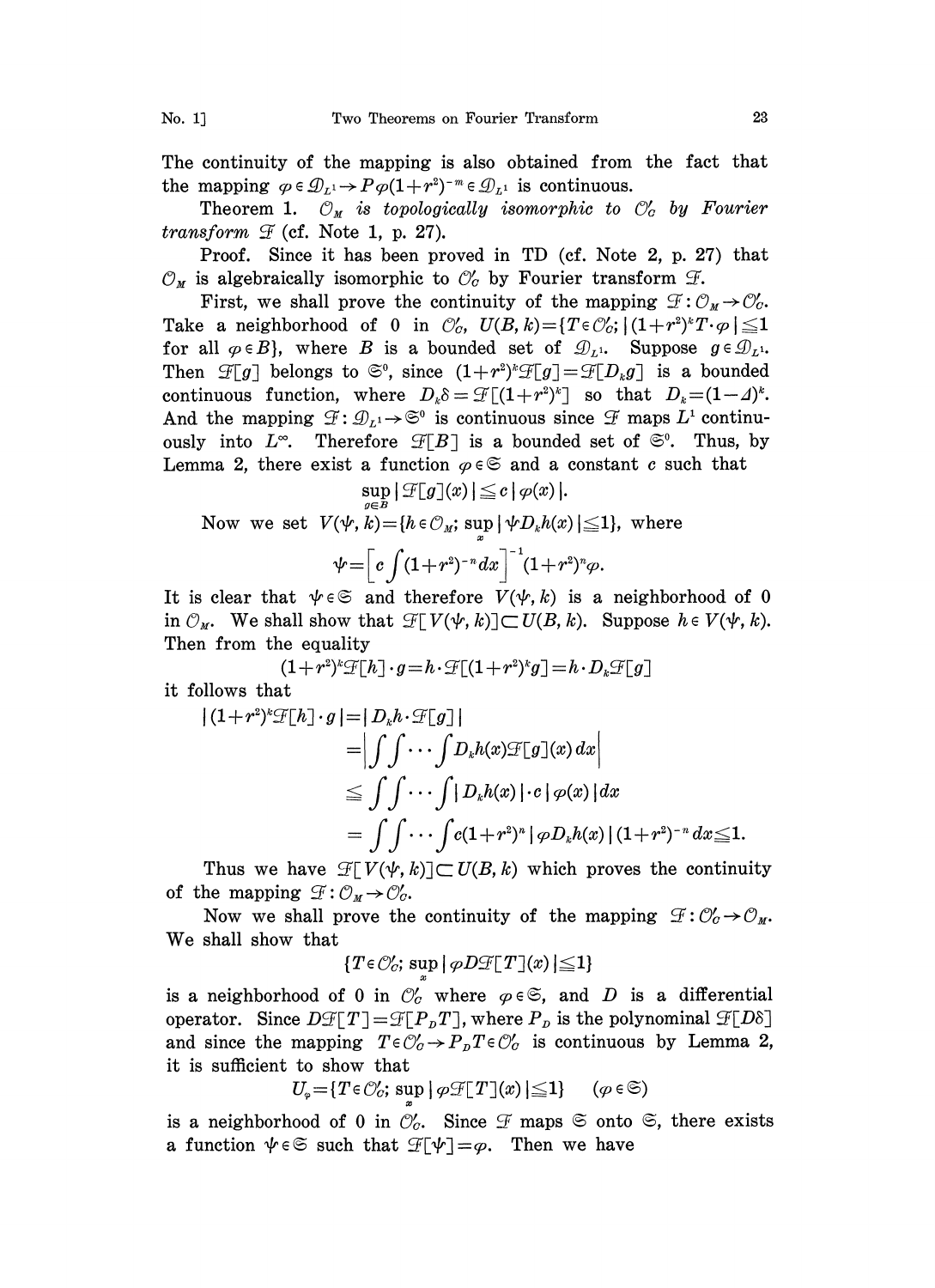## 24 T. KAKITA [Vol. 34,

$$
\mathcal{F}[T]\varphi(x) = \mathcal{F}[T]\mathcal{F}[\psi](x) = \mathcal{F}[T*\psi](x).
$$

We remark that the mapping  $T \in \mathcal{O}'_c \to T^* \psi \in \mathfrak{S}$  is continuous where  $\psi \in \mathfrak{S}$  (§ 5, VI in TD), and that  $\mathcal F$  gives a homeomorphism between  $\mathfrak{S}$ and  $\mathfrak{S}$ . From the above equality and this remark, we see that  $U_{\varphi}$  is a neighborhood of 0 in  $\mathcal{O}_a$ . Thus we have completed the proof.

2. Plancherel-Polya's theorem. To formulate the theorem we shall introduce some necessary definitions following  $[1]$ .

By a direction in  $R^n$  we mean a vector  $\lambda = (\lambda_1, \dots, \lambda_n) \in R^n$  satisfy-

ing the condition  
(1) 
$$
\sum_{i=1}^{n} \lambda_i^2 = 1.
$$

Let  $F(z)$  be an entire function of exponential type. Then there exist positive numbers  $A$  and  $\alpha$  satisfying

(2) 
$$
|f(z_1, \dots, z_n)| < A \exp a(|z_1| + \dots + |z_n|)
$$

for all  $z \in C^n$  (complex *n*-dimentional spaces).

Let  $\lambda = (\lambda_1, \dots, \lambda_n)$  be a direction and  $\alpha_1, \dots, \alpha_n$  be arbitrary real numbers. It follows easily from (1) and (2),

 $\lim_{n \to +\infty} r^{-1} \log |f(\alpha - i\lambda r)| \leq n\alpha$ 

where  $\alpha = (\alpha_1, \dots, \alpha_n)$ .

Hence we can define a function of direction

(3)  $h(\lambda) = \sup_{\alpha} \lim_{r \to +\infty} r^{-1} \log |f(\alpha - i\lambda r)|$ <br>If E belengthe Eun  $\frac{\alpha}{\alpha}$  then existenell line

If F belongs to  $Exp \mathcal{O}_M$  then, as is well known,  $\mathcal{F}[F] = T$  is a distribution belonging to  $\mathcal{E}'$ . Let K be the spectre of F, that is the carrier of T which is necessarily a compact set in  $R<sup>n</sup>$ . We introduce

another function 
$$
\chi(\lambda)
$$
 of direction  $\lambda$  in  $R^n$ , associated with  $K$ , by  
\n(4)  $\chi(\lambda) = \max_{y \in K} \langle \lambda, y \rangle = \max_{y \in K} (\lambda_1 y_1 + \cdots + \lambda_n y_n).$ 

We shall use the following lemma whieh has been established by Planeherel-Polya.

Lemma 2.1.  $If$ 

- 1)  $f(z_1,\dots,z_n)$  is an entire function of exponential type on  $C^n$ ,
- 2)  $\lambda = (\lambda_1, \dots, \lambda_n)$  is an arbitrary but fixed direction in  $\mathbb{R}^n$ ,
- 3)  $f(x_1, \dots, x_n) \in L^1(R^n)$ ,

then 
$$
\mathcal{F}[f](y)=0
$$

in  $H=\{y\in R^n;\langle \lambda, y\rangle > h(\lambda)\}.$ 

Our generalized theorem, of which the proof is needed, is:

Theorem 2. Let  $h(\lambda)$  and  $\chi(\lambda)$  be the functions defined by (3) and (4), respectively, for  $F \in \operatorname{Exp} \mathcal{O}_M$ . Then we have  $h(\lambda) = \chi(\lambda)$ .

Remark 1. For  $n=1$  the above theorem is a more detailed result than the generalized Paley-Wiener's theorem in  $\lceil 2 \rceil$ .

Remark 2. The topology of  $\mathbf{D} = \mathcal{F}[\mathcal{D}]$  is defined, following [3], as an inductive limit of  $\mathbf{D}_k = \mathcal{F}[\mathcal{Q}_k]$ , each of which is topologized by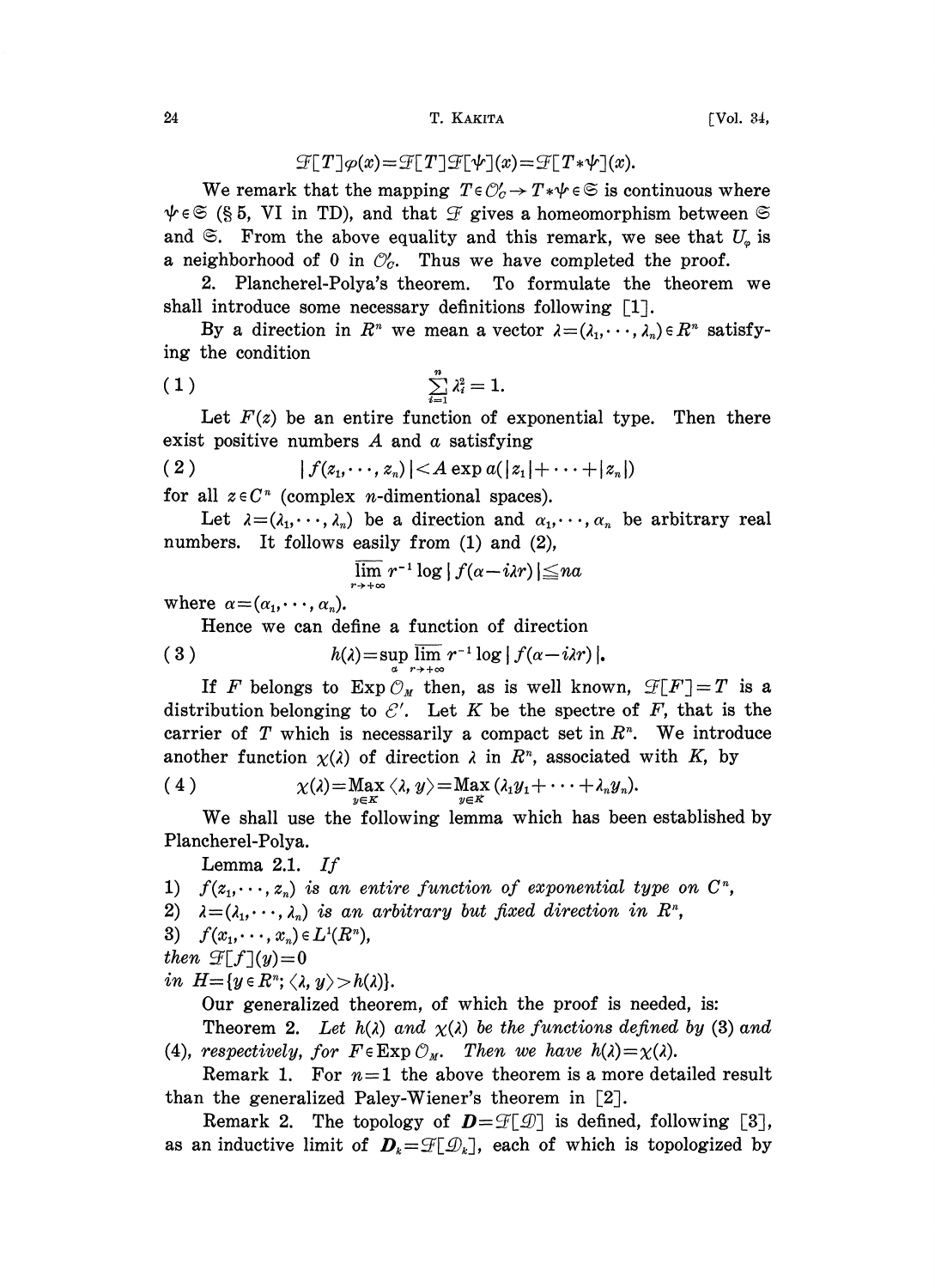means of a fundamental system of neighborhoods of 0, given by  $U_{P,a} = {\mathscr{P} \in {\boldsymbol{D}_k}; \, \sup_{z \in C_a} |P(z)\varPhi(z)| \leq 1},$ 

corresponding to all polynominals  $P$  on  $C<sup>n</sup>$  and all positive numbers  $a$ , where  $C_a = \{z = (z_1, \dots, z_n) \in C^n; \mid \mathcal{J}(z_i) \leq a, i = 1, \dots, n\}.$ 

We define the topology of  $Exp \mathcal{O}_M$  by the fundamental system of neighborhoods of 0

 $W(C, V) = \{F \in \operatorname{Exp} \mathcal{O}_M; \ \Phi F \in V \quad \text{ for all } \Phi \in C\},\$ 

corresponding to all compact sets C in  $\boldsymbol{D}$  and all open sets V in  $\boldsymbol{D}$ .<br>Exp  $\mathcal{O}_M$ , with the compact-open topology mentioned above is topologically isomorphic to  $\mathcal{E}'$  by the transformation  $\mathcal{F}$ .<br>Proof of the theorem. First, we prove the

Proof of the theorem. First, we prove the inequality  $\chi(\lambda) \geq h(\lambda)$ .

Let  $\beta_i$  be a sequence of functions  $\in \mathcal{D}$ , convergent to Dirac measure  $\delta$  in  $\mathcal{E}'$ <br>and and and satisfying  $\beta_j = \check{\beta}_j$ . It is obvious that  $\beta_j$ .

$$
\overline{\mathcal{F}}[\beta_j * T] = \overline{\mathcal{F}}[\beta_j] F \in \operatorname{Exp} \mathcal{O}_M,
$$

where we set  $F = \overline{\mathcal{F}}[T]$ . Since  $\beta_i * T \rightarrow T$  in  $\mathcal{E}'$ , we have  $\overline{\mathcal{F}}[\beta_i * T] \rightarrow F$ in  $Exp \mathcal{O}_M$ , by Remark 2.

The topology of  $Exp \mathcal{O}_M$  introduced above being stronger than the topology of point-wise convergence, we conclude

$$
\overline{\mathcal{F}}[\beta_j * T](z) \to F(z) \qquad (j \to \infty)
$$

for each  $z \in C^n$ . Put  $\chi_j(\lambda) = \max_{y \in K_j} \langle \lambda, y \rangle$  where  $K_j$  denotes the carrier of  $\beta_j * T$ . Let us show  $y \in K_j$ 

$$
\lim_{\lambda \to \infty} \chi_j(\lambda) = \chi(\lambda).
$$

Let  $\varepsilon$  be any positive number. Since  $|\langle \lambda, x \rangle - \langle \lambda, y \rangle| \leq |x-y|$  and since the e-neighborhood of Carr. (T) contains Carr.  $(T * \beta_i)$  for all sufficiently large numbers j, we have  $\chi_i(\lambda) \leq \chi(\lambda) + \varepsilon$  for such j.

(It is sufficient to have this inequality for the proof of our theorem.) Now choose a point  $y \in \text{Carr.} (T)$  so as to satisfy  $\chi(\lambda) = \langle \lambda, y \rangle$ . Then  $\langle T, \alpha \rangle \neq 0$  for some  $\alpha \in \mathcal{D}$  with Carr. (a) contained in the *s*-neighborhood W of y.  $\langle T * \beta_j, \alpha \rangle = \langle T, \beta_j * \alpha \rangle$ , convergent to  $\langle T, \alpha \rangle$ , is different from 0 for all sufficiently large  $j$  and, for such  $j$ , the neighborhood W contains a point of Carr.  $(T * \beta_j)$ , which implies

$$
\chi_j(\lambda) \geq \chi(\lambda) - \varepsilon.
$$
  

$$
\lim \chi_j(\lambda) = \chi(\lambda)
$$

Thus we have

From the definition of Fourier transform, it follows

$$
\mathcal{F}[\beta_j]F(\alpha-i\lambda r) = \int \int \cdots \int \exp(\langle \lambda, y \rangle r + i \langle \alpha, y \rangle) T * \beta_j(y) dy.
$$
  
Here we consider a family of functions  $\{E_{\lambda, \alpha, r}(y)\}$  defined by

 $E_{\lambda,\alpha,r}(y) = \exp (\langle \lambda, y \rangle r + i \langle \lambda, \alpha \rangle).$ 

When such a function of  $y$  is subjected to a differential operator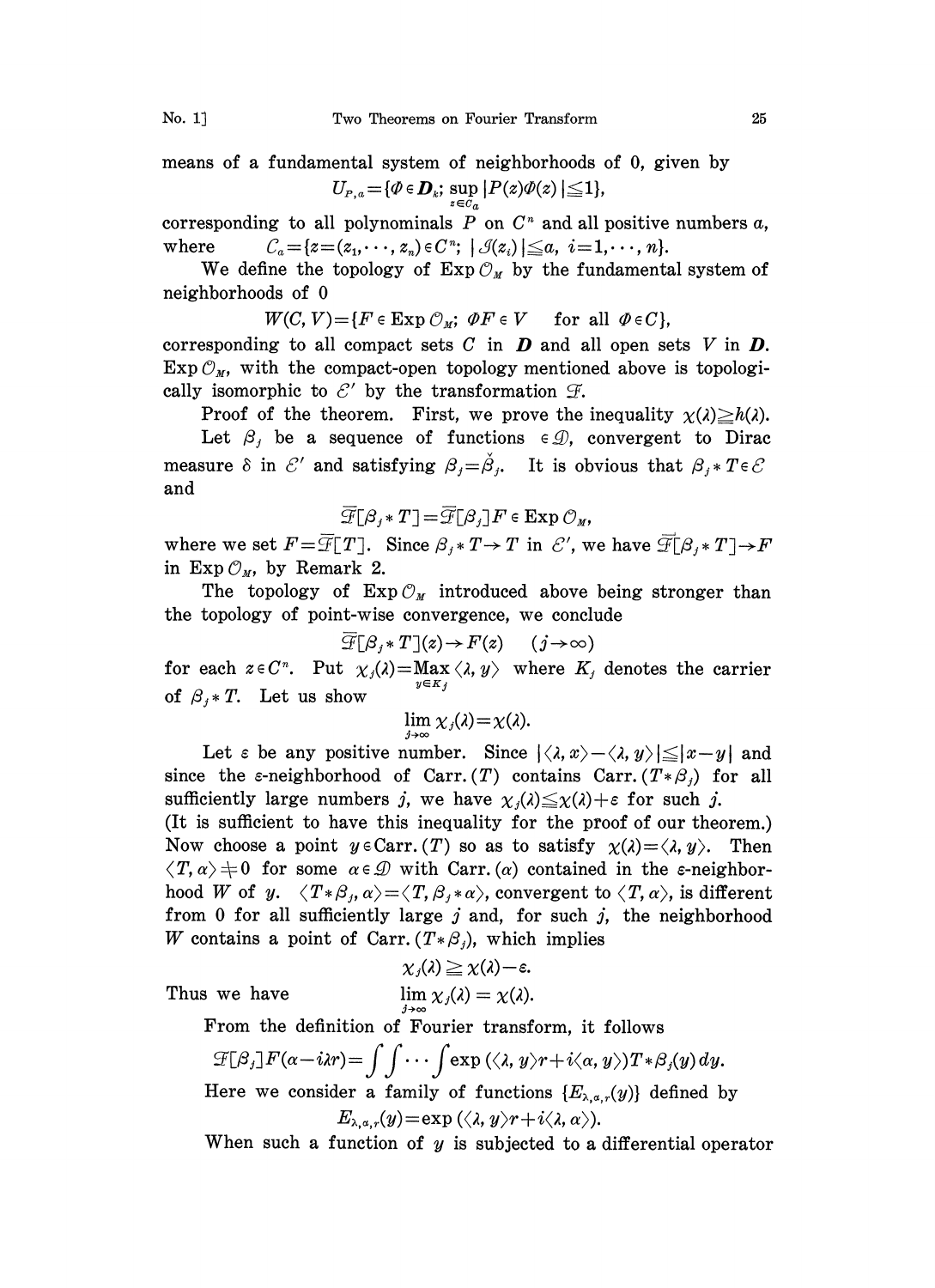D with constant coefficients, we have

(5) 
$$
DE_{\lambda,a,r}(y) = P(\lambda,\alpha,r)E_{\lambda,a,r}(y)
$$

where  $P(\lambda, \alpha, r)$  denotes a polynomial of variables  $\lambda, \alpha$  and r.

Now let  $\Omega$  and  $\Omega_1$  be  $\frac{\varepsilon}{2}$ - and  $\frac{\varepsilon}{3}$ -neighborhoods of Carr. (*T*) and  $p(x)$  be a function belonging to  $\mathcal{D}$ , which is equal to 1 on  $\mathcal{D}_1$  and 0 for  $x \notin \Omega$ . Then

$$
\chi(\lambda)-\langle \lambda, y\rangle+\frac{\varepsilon}{2}>0 \quad \text{ for all } y\in\Omega,
$$

and with the aid of (5) we can conclude that

 $\rho(y)E_r(y) = \rho(y) \left[\exp\left(\chi(\lambda)+\varepsilon\right) r\right]^{-1} E_{\lambda,\alpha,r}(y)$ 

forms a bounded set in  $\mathcal{E}_y$  when  $\lambda$ ,  $\alpha$  are fixed and  $r>0$  varies.

For all sufficiently large j, we have Carr.  $(T * \beta_j) \subset \Omega_1$  and so  $T \ast \beta_j \cdot E_r = T \ast \beta_j \cdot \rho E_r \rightarrow T \cdot \rho E_r = T \cdot E_r$ 

uniformly for all  $r>0$  when  $j \rightarrow \infty$ , since  $T * \beta_i \rightarrow T$  in  $\mathcal{E}'$ . Hence there exists a constant  $M(\lambda, \alpha) > 0$ , depending only on  $\lambda$  and  $\alpha$ , such that

$$
| T * B_{j} \cdot E_r | \leq M(\lambda, \alpha)
$$

for all  $r>0$  and for all sufficiently large j, which implies<br>  $r^{-1} \log |\mathcal{F}[\beta_j] F(\alpha - i\lambda r)| \leq \chi(\lambda) + \varepsilon + r^{-1} \log M(\alpha, \lambda)$ <br>
Let  $j \to \infty$  and then  $r \to \infty$ ; we thus obtain

 $r^{-1} \log |\mathcal{F}[\beta_j] F(\alpha - i\lambda r)| \leq \chi(\lambda) + \varepsilon + r^{-1} \log M(\alpha, \lambda).$ <br>  $\to \infty$  and then  $r \to \infty$ ; we thus obtain<br>  $\lim_{r \to \infty} r^{-1} \log |F(\alpha - i\lambda r)| \leq \chi(\lambda) + \varepsilon$ 

$$
\lim r^{-1}\log|F(\alpha-i\lambda r)|\leq \chi(\lambda)+\varepsilon
$$

for all  $\varepsilon$ , which proves  $h(\lambda) \leq \chi(\lambda)$ .

Now take  $\beta \in \mathcal{D}$  with Carr.  $(\beta) \subset S_{\epsilon} = \{x; |x| < \epsilon\}$ . Then we have, from the classical Paley-Wiener's theorem,

$$
\lim_{r \to \infty} r^{-1} \log |\mathcal{F}[\beta](\alpha - i\lambda r) F(\alpha - i\lambda r)|
$$
  
\n
$$
\leq \lim_{r \to \infty} r^{-1} \log |\mathcal{F}[\beta](\alpha - i\lambda r)| + \lim_{r \to \infty} r^{-1} \log |F(\alpha - i\lambda r)| \leq \varepsilon + h(\lambda).
$$
  
\nSetting  $h_\beta(\lambda) = \sup_{\alpha \in \mathbb{N}} \lim_{\alpha \to \infty} \log |\mathcal{F}[\beta] F(\alpha - i\lambda r)|$ , we have

$$
h_{\scriptscriptstyle\beta}(\lambda)\!\leq\!\varepsilon\!+\!h(\lambda).
$$

Now we remark that  $\mathcal{F}[\beta]F \in L^1(R^n)$ . Thus by the above-mentioned lemma, it holds

$$
\mathcal{F}[\overline{\mathcal{F}}[\beta]F](y){=}\beta*T(y){=}0
$$

for all y satisfying  $h_0(\lambda) < \langle \lambda, y \rangle$  (and accordingly for all y satisfying  $h(\lambda)+\varepsilon<\langle \lambda, y \rangle$ ).

Consequently we have

$$
U_{\varepsilon} = \{y; \langle \lambda, y \rangle \leq h(\lambda) + \varepsilon\} \supset \text{Carr.} (T * \beta).
$$

Since Carr.  $(\beta)$  can be taken in any neighborhood of the origin.  $U_{\varepsilon} \supseteq \text{Carr.} (T)$ 

for every  $\varepsilon > 0$ , which means that

 $\{y; \langle \lambda, y \rangle \leq h(\lambda)\} \supseteq \text{Carr.} (T).$